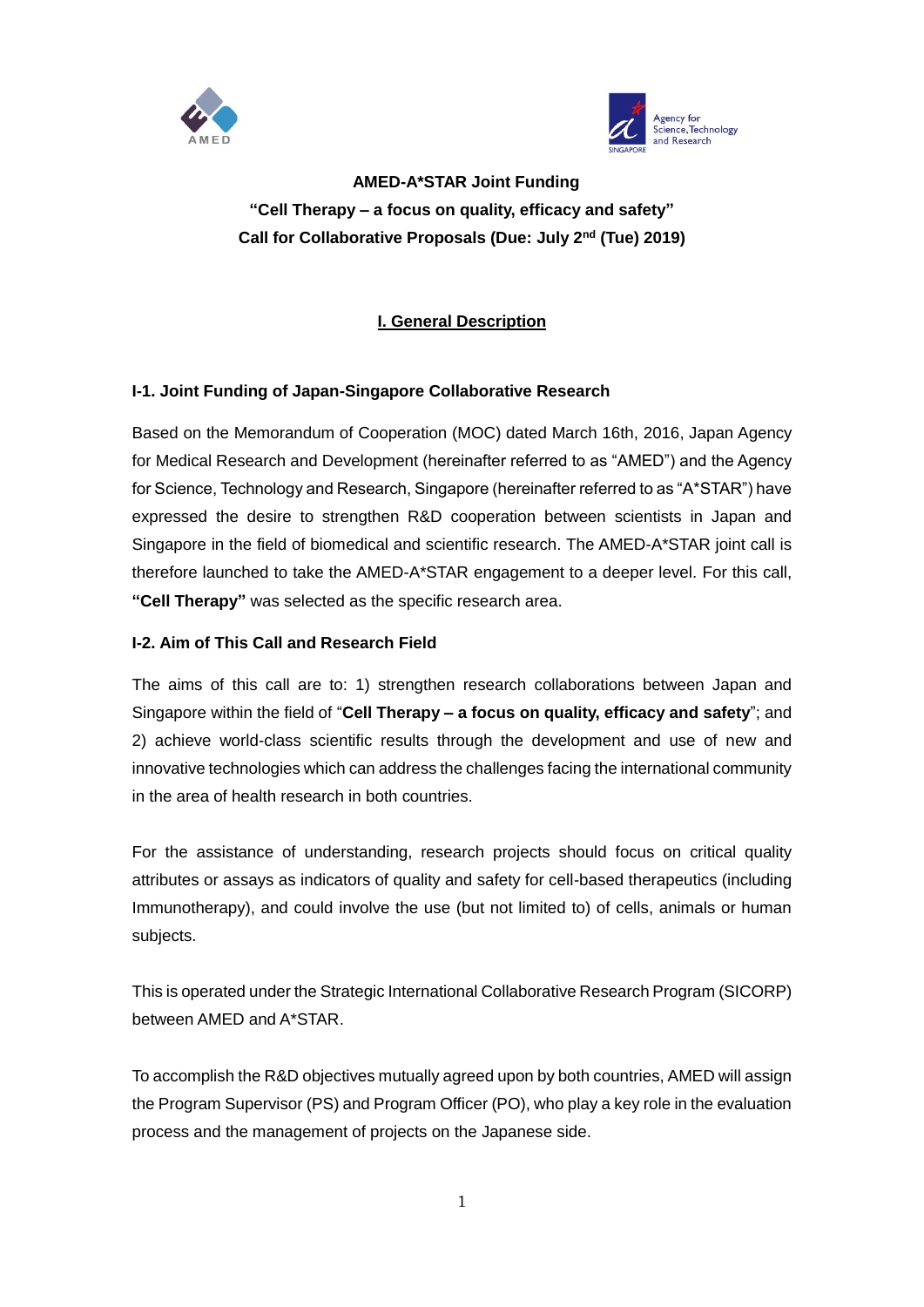



#### **I-3. Prospective Applicants**

AMED and A\*STAR invite researchers based in Japan and Singapore to submit proposals for this call pertaining to the research area of **" Cell Therapy – a focus on quality, efficacy and safety"**. This call for collaborative proposals will require a set of applicants (coapplicants) who will be serving as co-Principal Investigators (PI) based in Japan and Singapore to work in partnership on research projects. Japan-based applicants will be funded by AMED, while Singapore-based applicants will be funded by A\*STAR. Eligibility to apply will be determined by the following national eligibility rules.

### Eligibility for Japan-based co-applicants:

a. The Japan-based co-applicants must be the early-stage investigators\* who will be the co-PIs for the project.

b. The Japan-based co-applicants must be affiliated with a domestic Japanese research institution, and conduct research there. Domestic research institutions on the Japanese side refer to universities, independent administrative institutions, national/public testing and research institutions, specially authorized corporations, public-service corporations and enterprises, etc. that must satisfy predetermined requirements specified by the Ministry of Education, Culture, Sports, Science and Technology in Japan.

• Any individual who satisfies any of the following conditions is also eligible to apply as Japan-based Principal Investigator.

- i) Researcher holding citizenship other than Japanese who belongs to a Japanese domestic research institution.
- ii) Researcher who is not currently affiliated with a particular research institution, but who will be affiliated with a Japanese domestic research institution and able to conduct research there if selected as Japan-based Principal Investigator.
- iii) Japanese researchers currently residing overseas who will be affiliated with a Japanese domestic research institution and able to conduct research there if selected as Japanbased Principal Investigator.

• Japan-based Principal Investigator must be able to take responsibility for the duties of the entire project for the full duration of the joint research project.

• Japan-based researchers from industry are eligible to participate in the joint research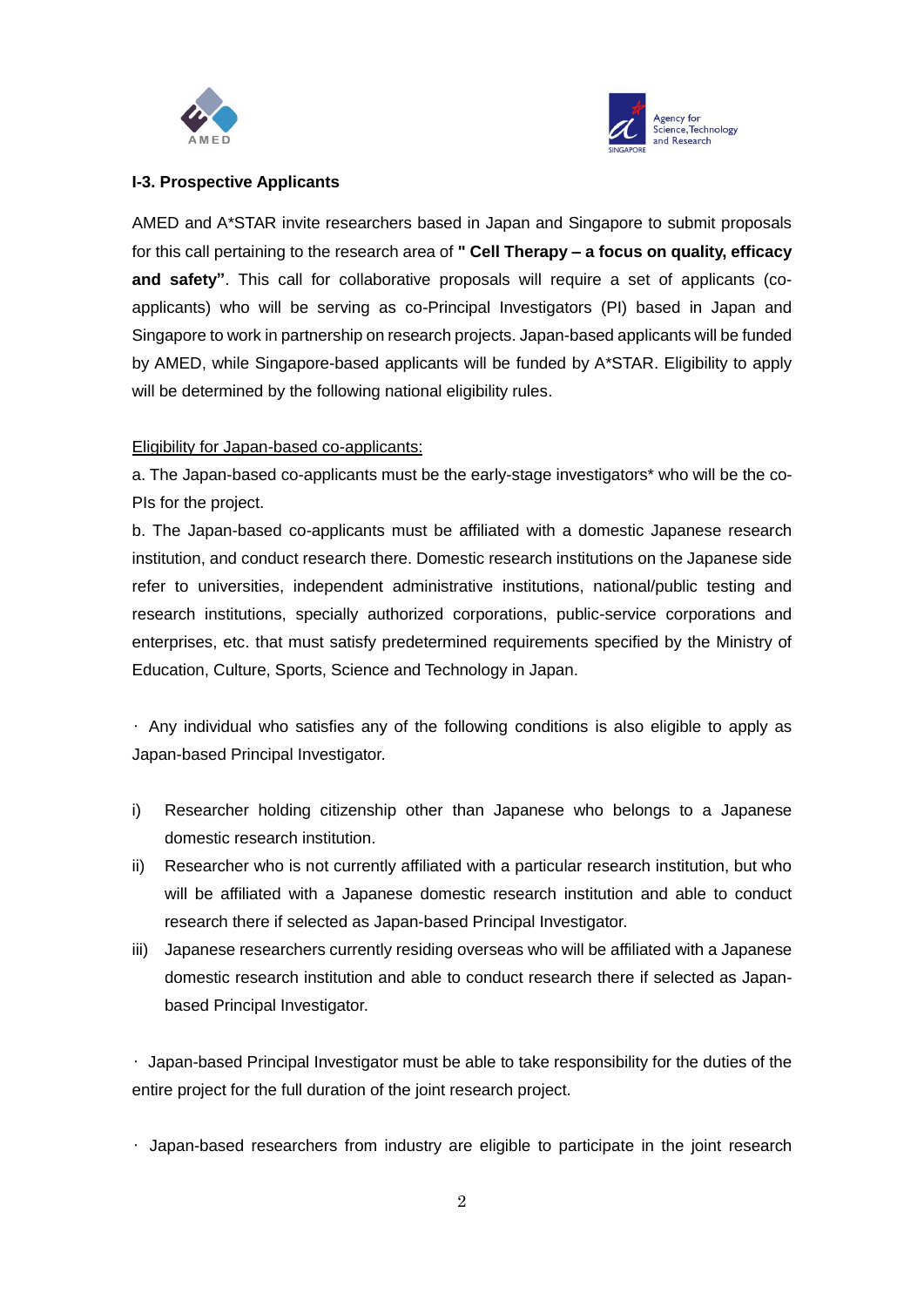



project in the Japan-based Team.

#### Eligibility for Singapore-based co-applicants:

a. The Singapore-based co-applicants must be early-stage investigators\* who will be the co-PIs for the project.

b. The Singapore-based co-applicants must reside in Singapore and be full-time employed researchers at a public sector research organization in Singapore, including hospitals, universities, polytechnics, and A\*STAR research institutions, and they will carry out the proposed project at this institution.

c. Researchers who are able to bear overall responsibility for an R&D project throughout the entire project period.

d. For the avoidance of doubt, researchers from industry are not eligible to receive funding from A\*STAR, but may participate via a joint collaboration with the successful co-applicants. For further details, please refer to "V. Responsibilities of Research Leaders after Proposals are Approved."

\* Early-stage investigator (ESI) – scientist who has completed a post-graduate education or end of post-graduate clinical training, whichever date is later, within the past 10 years.

This program will consider request on extension of the ESI status period for reasons that can include: medical concerns, disability, family care responsibilities, extended periods of clinical training, natural disasters, and active duty military service. Request will be determined on a case by case basis by AMED and A\*STAR

# **II. Financial Support**

Depending on the number of proposals submitted, it is anticipated that up to three (3) bilateral research projects will be funded by this Call.

# **II-1. Support by AMED and A\*STAR**

In this collaborative call, AMED and A\*STAR will fund up to three proposals, each at a total budget of no more than 21 million yen from AMED and no more than SGD\$250,000 from A\*STAR for the entire project duration. AMED will provide support for the researchers based in Japan, and A\*STAR will support researchers based in Singapore. The duration of a collaborative research project shall be no longer than three years (thirty-six (36) months) in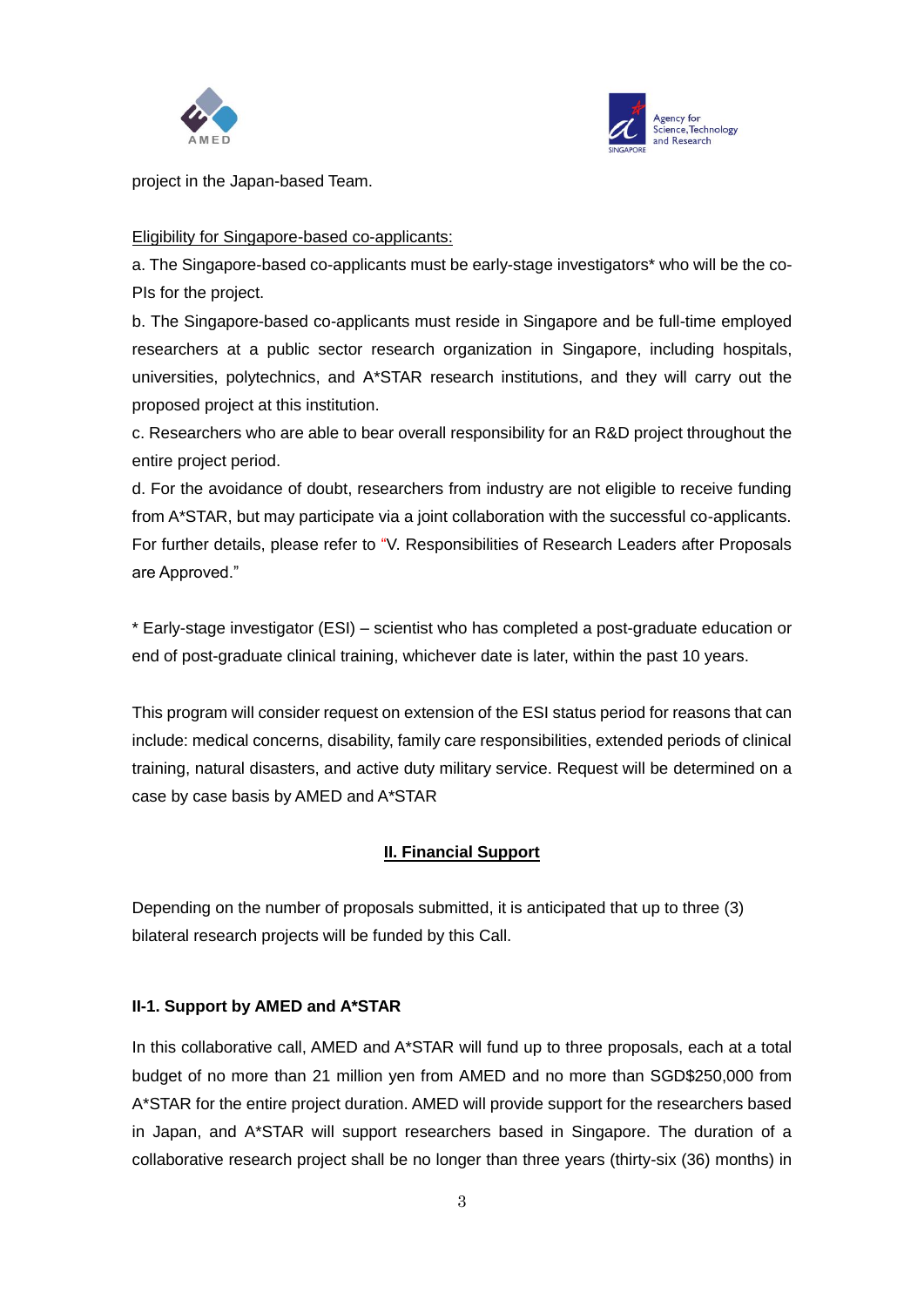



total from the start date.

### **II-2. AMED**

### **II-2.1. Budget for Collaborative Research Projects**

The total budget for each project proposed by Japan-based co-applicants over a full three (3)-year period (i.e. thirty-six (36) months) should not exceed twenty-one (21) million yen in principle including indirect cost. The planned budget for research projects may vary each year, depending on the planned activities specific to each project.

Funding for Japan-based Teams are allowable for:

|                       | <b>Items</b>                                                                                                                           | Standard definitions                                                                                                                                                                                                          |
|-----------------------|----------------------------------------------------------------------------------------------------------------------------------------|-------------------------------------------------------------------------------------------------------------------------------------------------------------------------------------------------------------------------------|
| <b>Direct</b><br>Cost | Goods                                                                                                                                  | Costs for purchasing new equipment, supplies, trial<br>pieces, software, books, reagents, materials and<br>consumables.                                                                                                       |
|                       | Travel                                                                                                                                 | Expenses for travel by the R&D PI or research unit<br>members and by invited persons.                                                                                                                                         |
|                       | Personnel<br>and Services                                                                                                              | Annual salaries for research staff etc. employed for R&D<br>objectives and honorariums, etc. for speakers, etc.                                                                                                               |
|                       | Other                                                                                                                                  | In addition to the above, costs required to accomplish the<br>R&D objectives.<br>Examples:                                                                                                                                    |
|                       |                                                                                                                                        | Costs related to the presentation of research results<br>(research paper submission fees, printing costs, HP-<br>producing costs etc.), meeting expenses, transportation<br>costs, equipment lease expenses, equipment repair |
|                       |                                                                                                                                        | costs, printing costs, software subcontract production<br>costs, inspection costs, equivalent expenses to<br>consumption tax regarding non-taxed transactions, etc.                                                           |
| Indirect              | Allocated in certain proportion to direct cost (within 30%), paid by AMED                                                              |                                                                                                                                                                                                                               |
| Cost <sup>*1</sup>    | as required costs for managing the research institution to implement the<br>contract R&D project and used by the research institution. |                                                                                                                                                                                                                               |

\*1 Provided for the contract R&D agreement between AMED and a national university corporation, interuniversity research institute corporation, national institute for education policy research, independent administrative agency, government-affiliated corporation, special private lending corporation, general incorporated association, general incorporation foundation, public interest incorporated association, public interest incorporated foundation, private enterprise, private university or similar organization, but not for researchers belonging to national institutes. Indirect costs are also allocated in proportion to the direct cost to the joint institution (excluding national institutes.)

#### **II-2.2. Contract between Japan-based Co-applicant and AMED**

Support will be implemented in accordance with a contract for commissioned research which shall be entered into between AMED and the Japan-based co-applicant's Institution. The contract for commissioned research will be signed each fiscal year over the collaborative research period. Since the contract is agreed on condition that all administrative procedures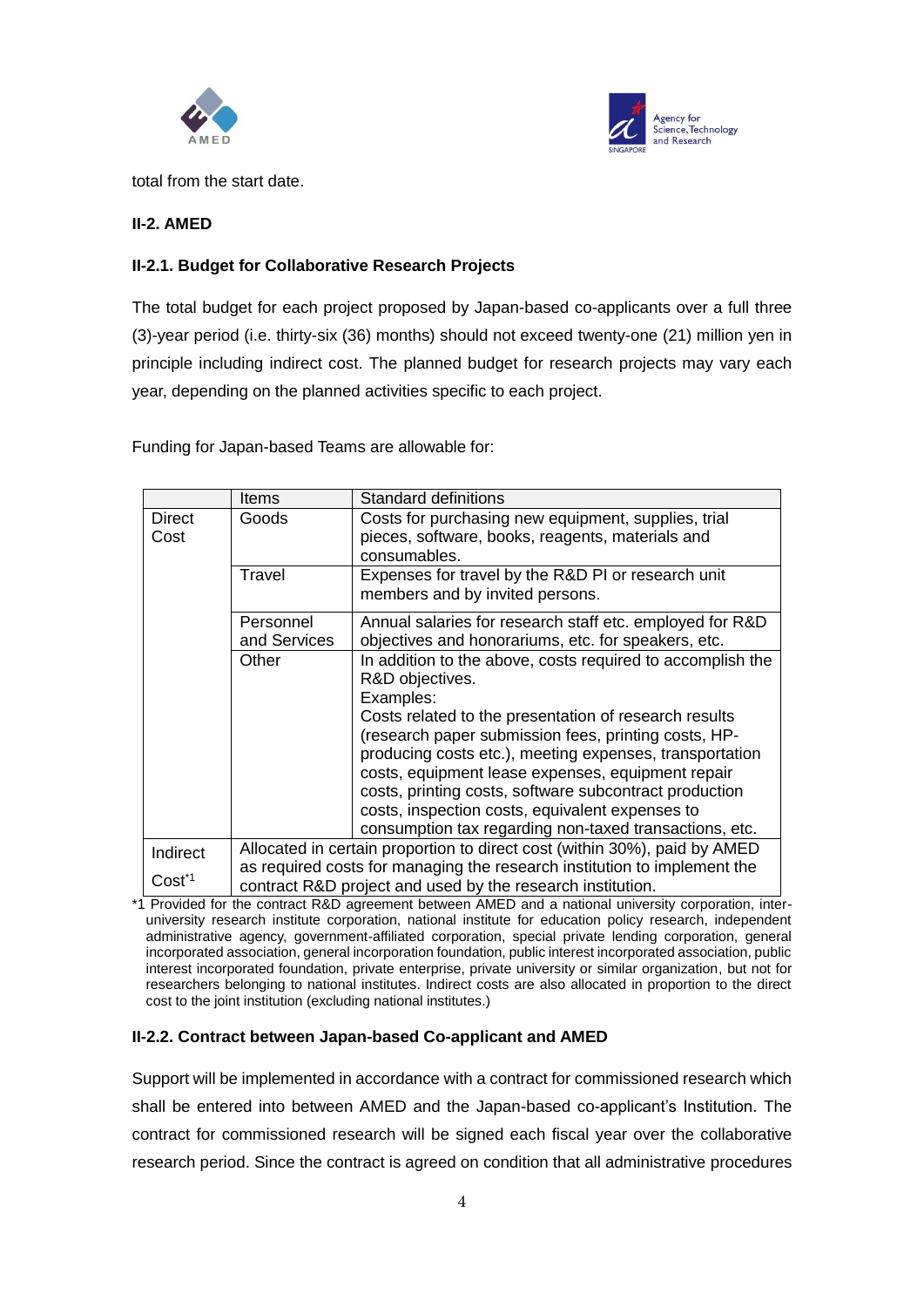



related to the project in question shall be handled within the institution, the PI should consult with the department in charge at his/her institution.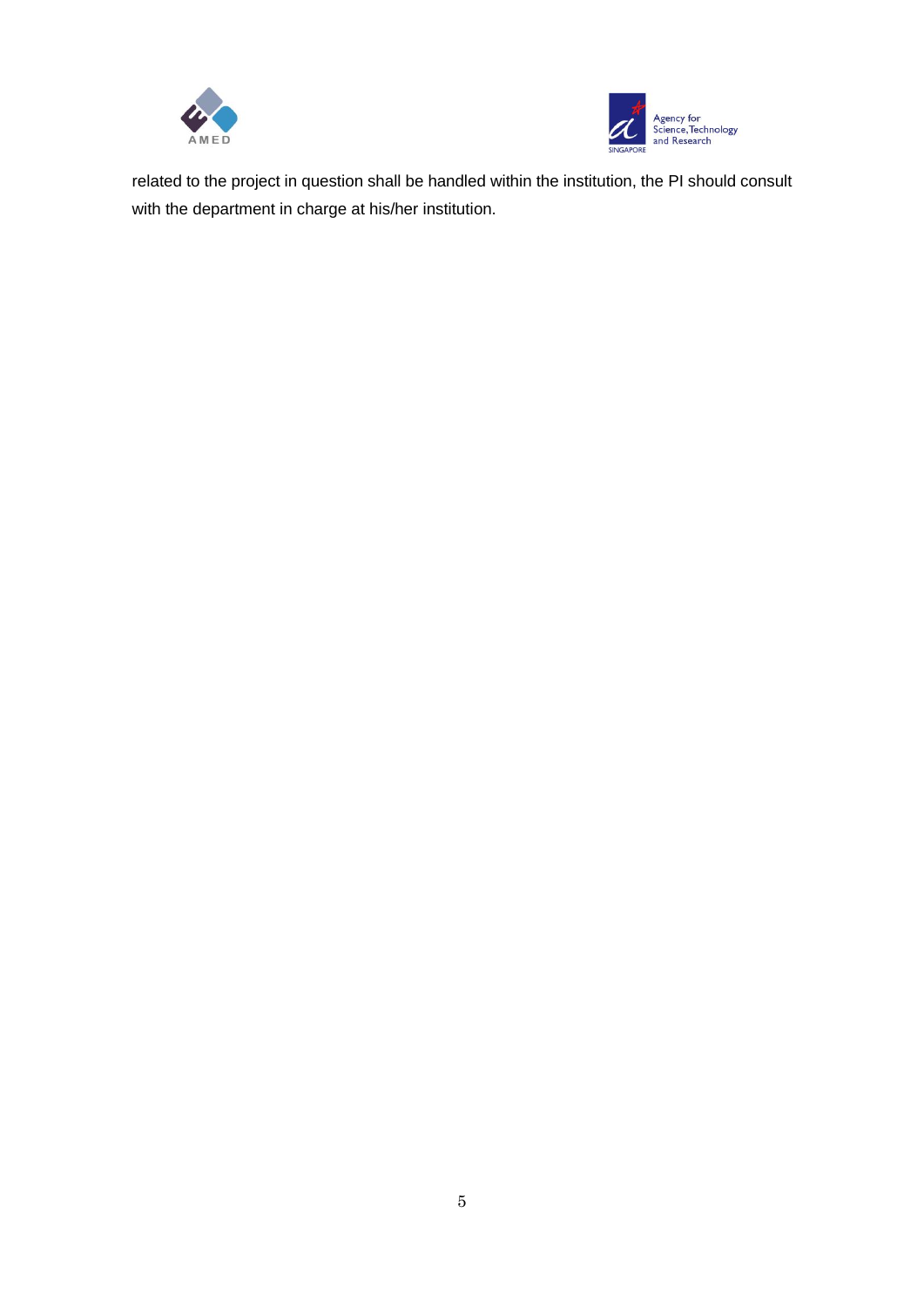



### **II-3. A\*STAR**

# **II-3.1. Budget for Collaborative Research Projects**

The total budget for each project proposed by Singapore-based co-applicants over a full three (3)-year period (i.e. thirty-six (36) months) should not exceed two hundred and fifty thousand (250,000) Singapore dollars in principle including indirect costs (Note: Indirect costs only apply to non-A\*STAR applicants. The project budget should not fund indirect costs for A\*STAR applicants). The planned budget for research projects may vary each year, depending on the planned activities specific to each project.

### **II.3.2. Funded Expenses**

This grant call is designed to support expenses relating to collaboration with a Japan counterpart for a Singapore-based researcher. The main research infrastructure essential to conducting the research project should be secured by each research group prior to the commencement of the collaboration.

Funding provided within this grant call is intended to enhance the capacity of the coapplicants to collaborate. Funding will therefore be provided in support of collaborative activities and may include some of the local research that is necessary for the collaboration. These may include:-

- Travel expenses
- Manpower expenses
- Equipment purchases
- Expenses for research-related consumables (OOE)

Please refer to the accompanying A\*STAR Grants Terms & Conditions and Guidelines for Managing A\*STAR Grants for more details on fundable and non-fundable items for this grant call.

# **II-3.3. Contract between Singapore Co-applicant and A\*STAR**

The awarded projects will be subjected to the Terms and Conditions set by A\*STAR. Management of the projects will be accordance to the A\*STAR Guidelines for Managing A\*STAR Grants. Arrangements relating to intellectual property rights (including copyright and patent rights) and commercialization of such intellectual property shall be in accordance with the Terms and Conditions applicable to the award as determined by A\*STAR.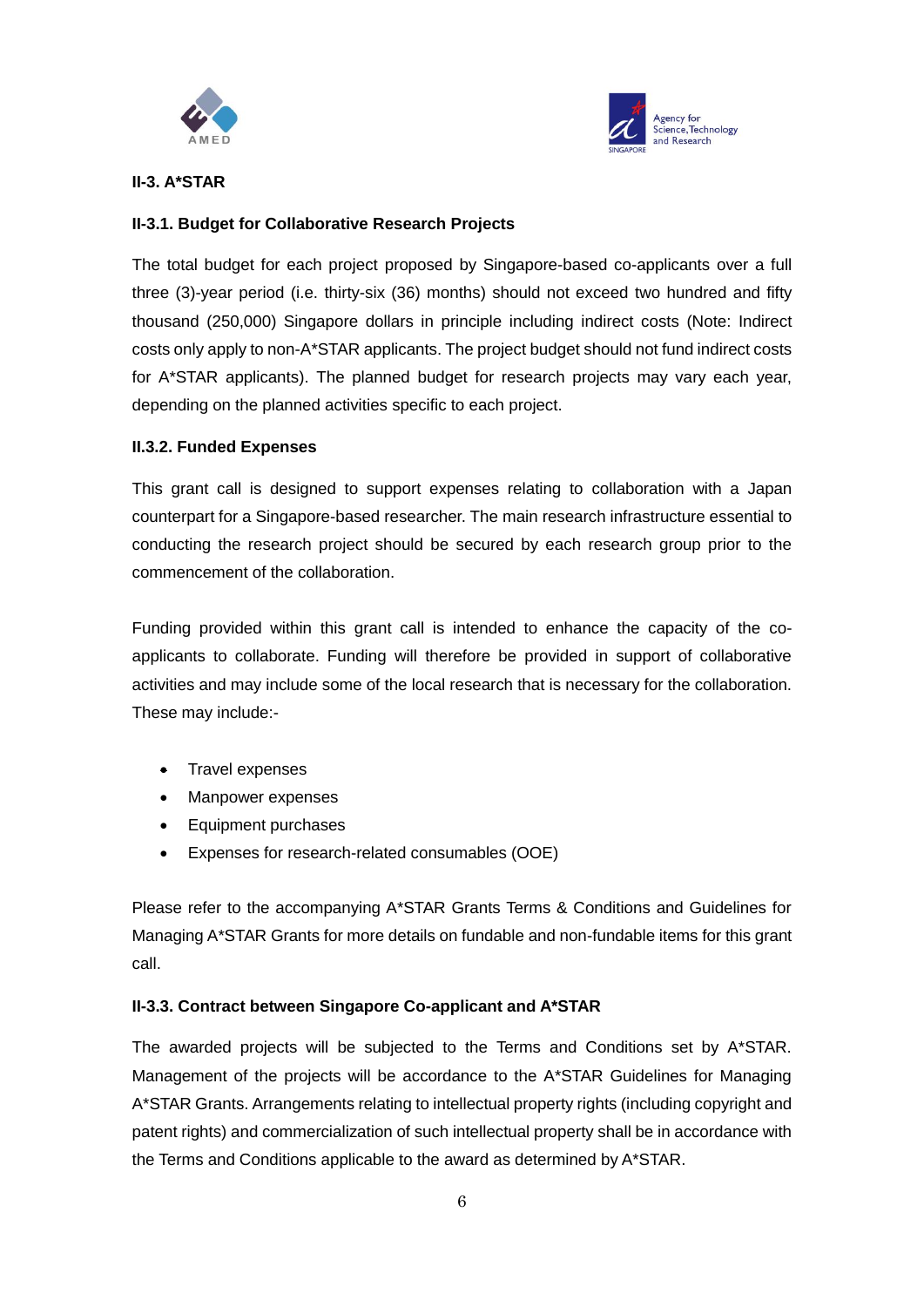



### **II-4. Contract between Researchers from Japan and Singapore**

It is required that a Research Collaborative Agreement (RCA) be signed for any joint research collaboration. In the interest of encouraging meaningful collaborations, the concerned parties are requested to engage in appropriate discussions and negotiations to determine issues such as ownership of any arising intellectual properties and each party's rights and obligations under the collaboration. Reference to this joint guideline should be stated within the contract drawn by the Japan and Singapore institutions. RCA should be turned in to the AMED and A\*STAR by the respective researchers within 1 year of award start date, failing which the institutes reserves the right to terminate further fund disbursements.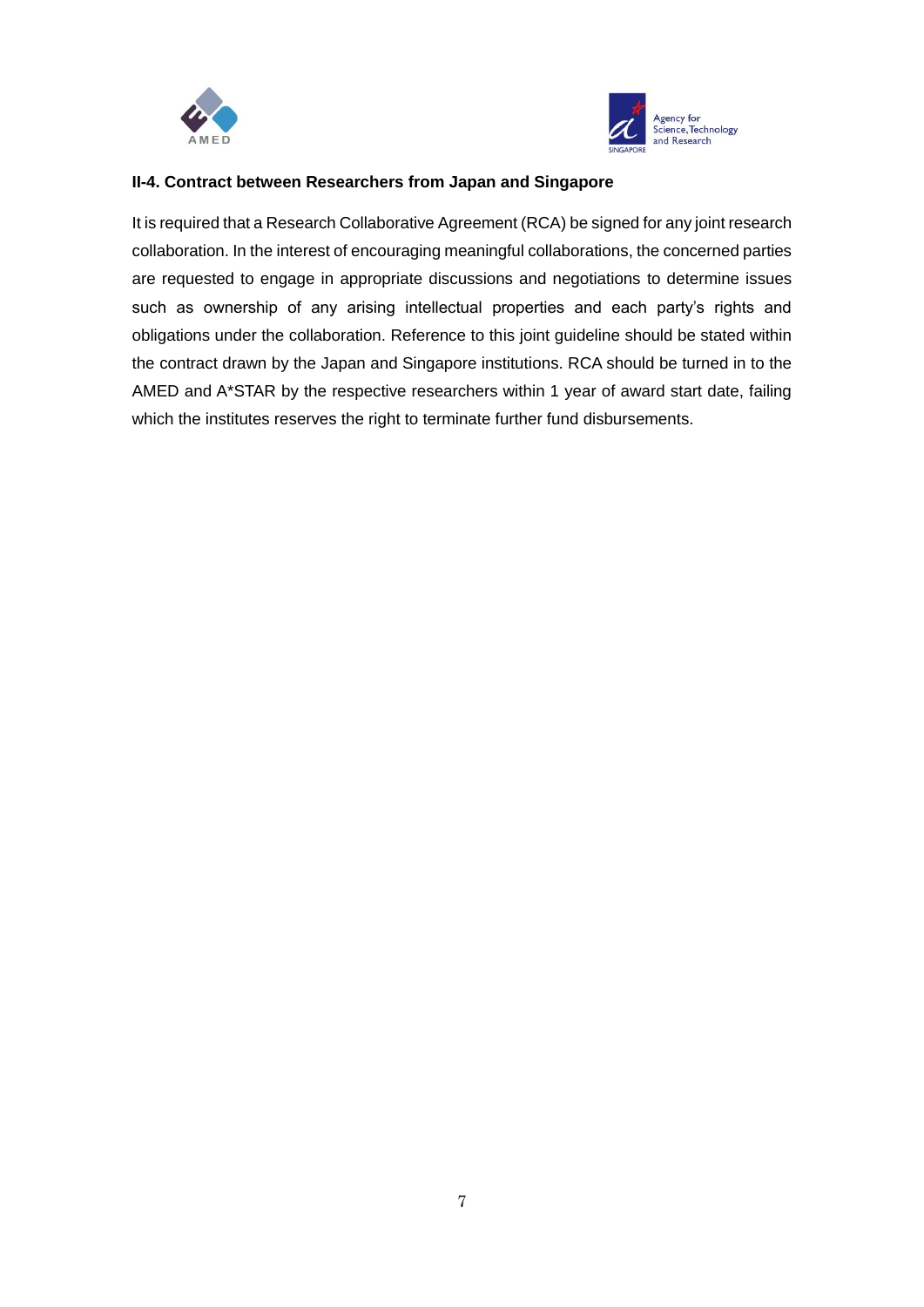



### **III. Application**

#### **III-1. Application Forms**

All co-applicants are required to submit the application forms written in English.

NOTE: The Japan and Singapore-based co-applicants shall use the appropriate application form issued by AMED and A\*STAR. The co-applicants from Japan and Singapore shall work together to write a proposal and apply electronically as designated in III-2. Submission of Application Forms.

The application shall include the following basic common information:-

- a) A project description stating how the collaboration will be conducted, with clear statements of what roles the Japan- and Singapore-based researchers will play in the project.
- b) The expected outcome(s) of the proposed project, including scientific objectives, and the project's relevance to industry and society.
- c) The ongoing activities and specific expertise of the Singapore and Japan groups, which form the basis for the proposed joint project, including how the skills, technology and other resources in each group complement each other. Also, details of any existing links between the groups.
- d) The expected added value from the proposed joint project, and how this will help strengthen research collaboration between Japan and the Singapore over the longer term.
- e) A discussion of how the proposed joint project compares with other comparable activities elsewhere in the world.

#### **III-2. Submission of Application Forms**

Japan-based co-applicants should electronically submit their application forms to AMED by 17:00 (Japanese Standard Time) on July 2<sup>nd</sup> (Tue) 2019, through online application system, e-Rad (http://www.e-rad.go.jp/index.html).

Singapore-based co-applicants should electronically submit their application forms to BMRC, A\*STAR by 17:00 (Singapore Standard Time) on July 2<sup>nd</sup> (Tue) 2019, via https://app.astar.edu.sg/igrants/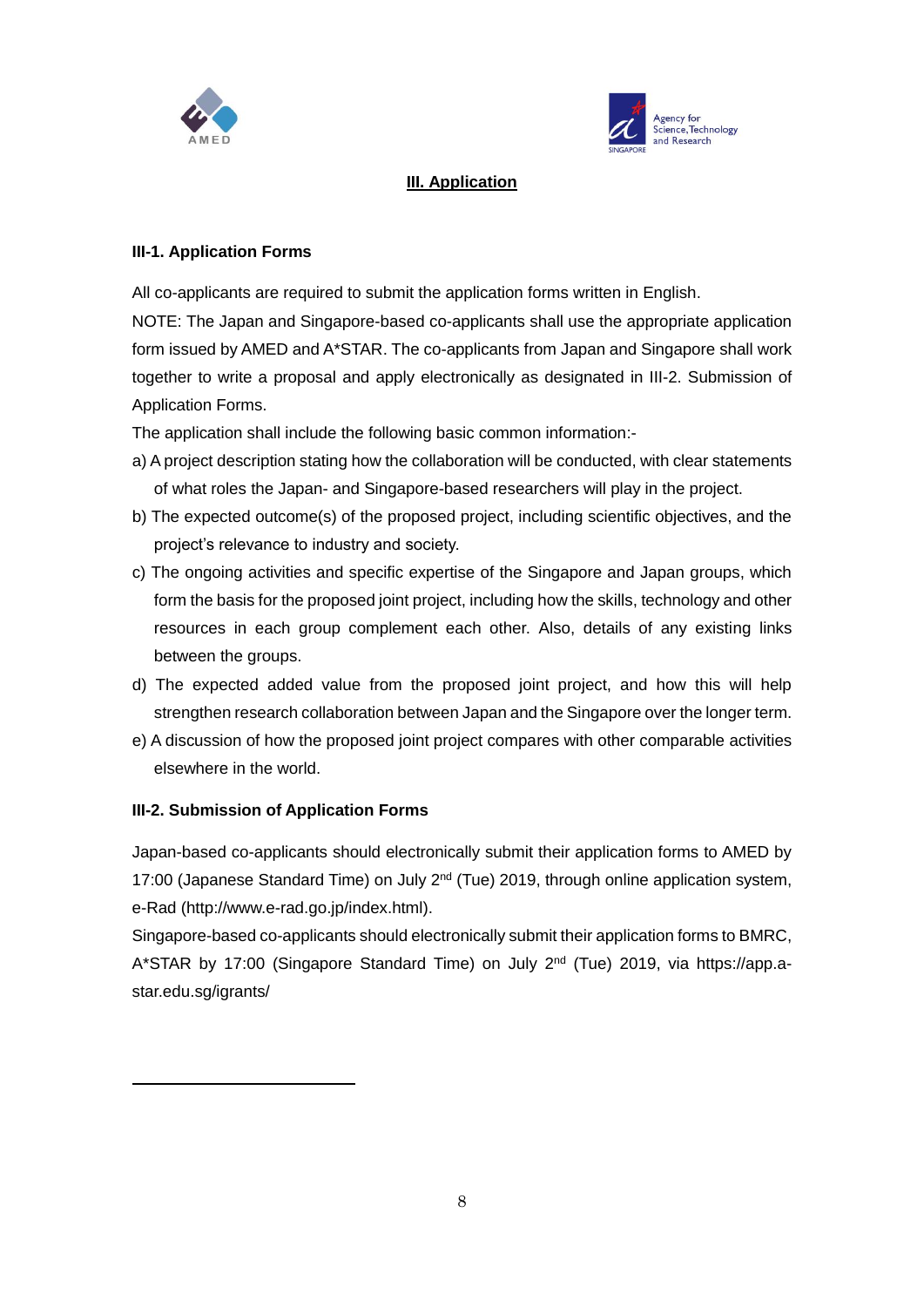



# **IV. Evaluation of Project Proposals**

Joint Committee consisting of experts will evaluate all proposals and make a selection. Based on the results of the evaluation, AMED and A\*STAR will jointly make a common decision regarding funding of the selected proposals.

#### **IV-1.Evaluation Criteria**

The following general evaluation criteria will apply to each application:

1) Conformity with Program Aims and Designated Research Fields

The proposed activity shall conform to the aims of the program and the research fields that the program designates.

### 2) Capability of Research Leaders

The research leaders in both countries shall have the insight or experience (or potential) necessary for pursuing the activity and the ability to manage the collaboration and reach the project goals during this program's period of support.

### 3) Effectiveness and Synergy of Collaborative Research Project

The proposed research activity shall be eminent, creative and at an internationally high level in an attempt to produce a significant impact on the development of future science and technology or to solve global and regional common issues or to create innovative technological seeds that can contribute to the creation of new industries in the future. Moreover, proposed research activities that can be expected to create synergy through

collaborative research with the counterpart institution will be preferred. Such synergy could be attained through, for example, the acquisition and/or application of knowledge, skill and/or know-how of the counterpart researcher.

#### 4) Feasibility of Research Plan

The sharing of research activities with the counterpart research institute and the planning of research expenses shall be adequate to realise the proposed research activity.

#### **IV-2. Announcement of Decision**

Successful co-applicants will be notified of the final decision by AMED and A\*STAR in November 2019.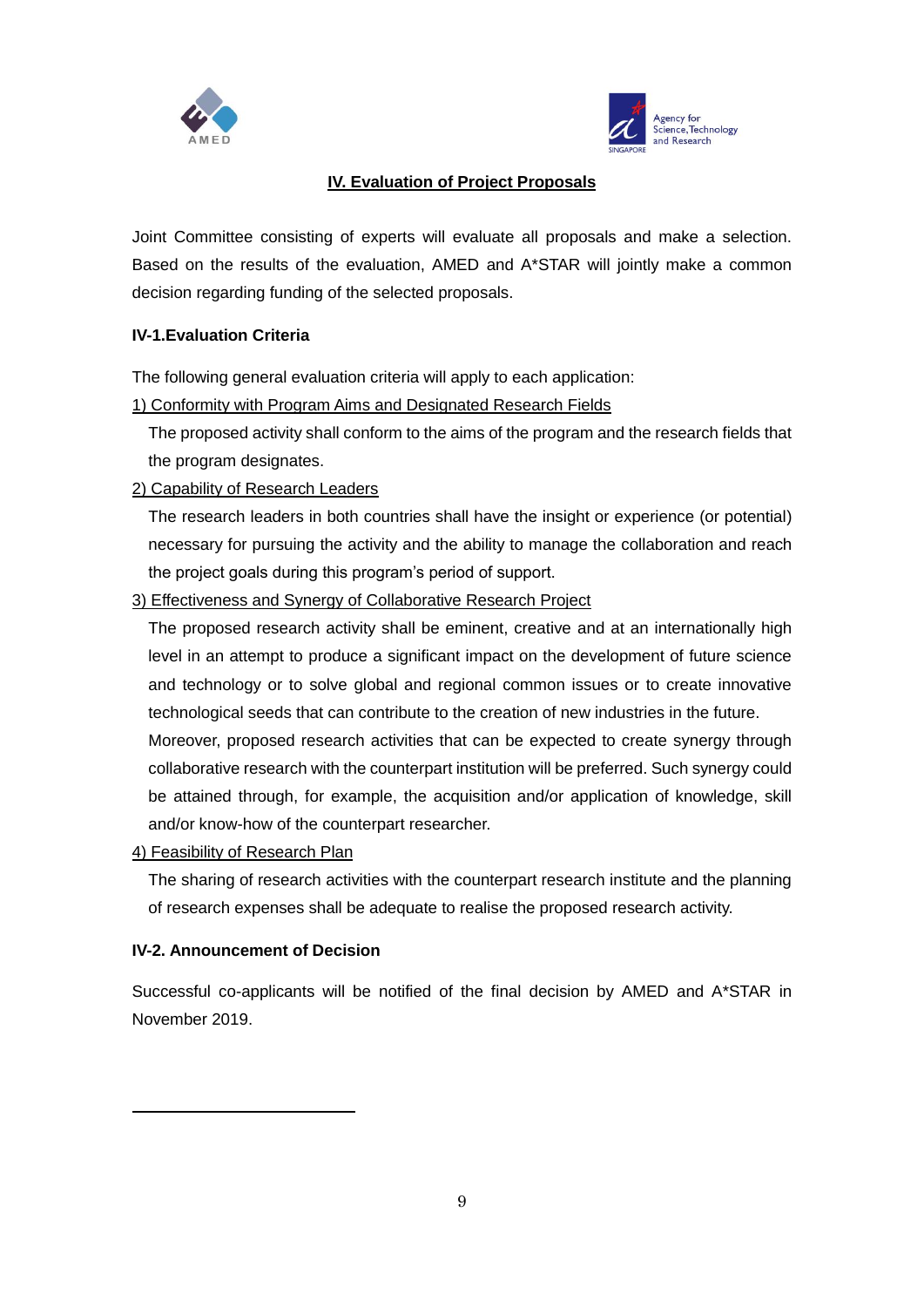



### **V. Responsibilities of Research Leaders after Proposals are Approved**

#### **V-1. Responsibilities**

After the proposal has been approved, research leaders and their affiliated institutions will observe the following when carrying out the collaborative research and utilising funds provided by AMED and A\*STAR.

1. Annual Progress Report

At the end of each project year for A\*STAR-funded projects; and at the end of each fiscal year for AMED-funded projects, the respective research leader should promptly submit a progress report within two (2) months after the end of the project year (for A\*STAR-funded projects) and within two (2) months after the end of the fiscal year (for AMED-funded projects), and the institution with which the research leader is affiliated shall promptly submit a financial report to AMED and A\*STAR that funds that project.

2. Final Report

Final reports should be submitted within three (3) months and three (3) months to AMED and A\*STAR respectively after completion of the period of international collaborative research. The report includes a general summary (maximum five A4-sized pages) compiled jointly by both the Japan and the Singapore research groups.

If papers describing results of collaborative research are presented to academic journals, societies and so on, copies of such papers are to be attached to the final report.

3. Participation at AMED-A\*STAR Joint Workshop (when applicable)

Research leaders should jointly present their work during AMED-A\*STAR Joint Workshop when applicable. Respective leaders will be notified by AMED and A\*STAR when the Joint Workshop takes place. Joint workshop could be held either in Singapore or Japan.

# **VI. Additional Information and Requirements for Researchers**

Please see the annex sheets for such requirements: Annex A: A\*STAR Grant T&TCs Annex B: Guidelines for Managing A\*STAR Grants 補足公募要領 (written in Japanese for only Japan-based co-applicants) 追加応募様式 (written in Japanese for only Japan-based co-applicants)